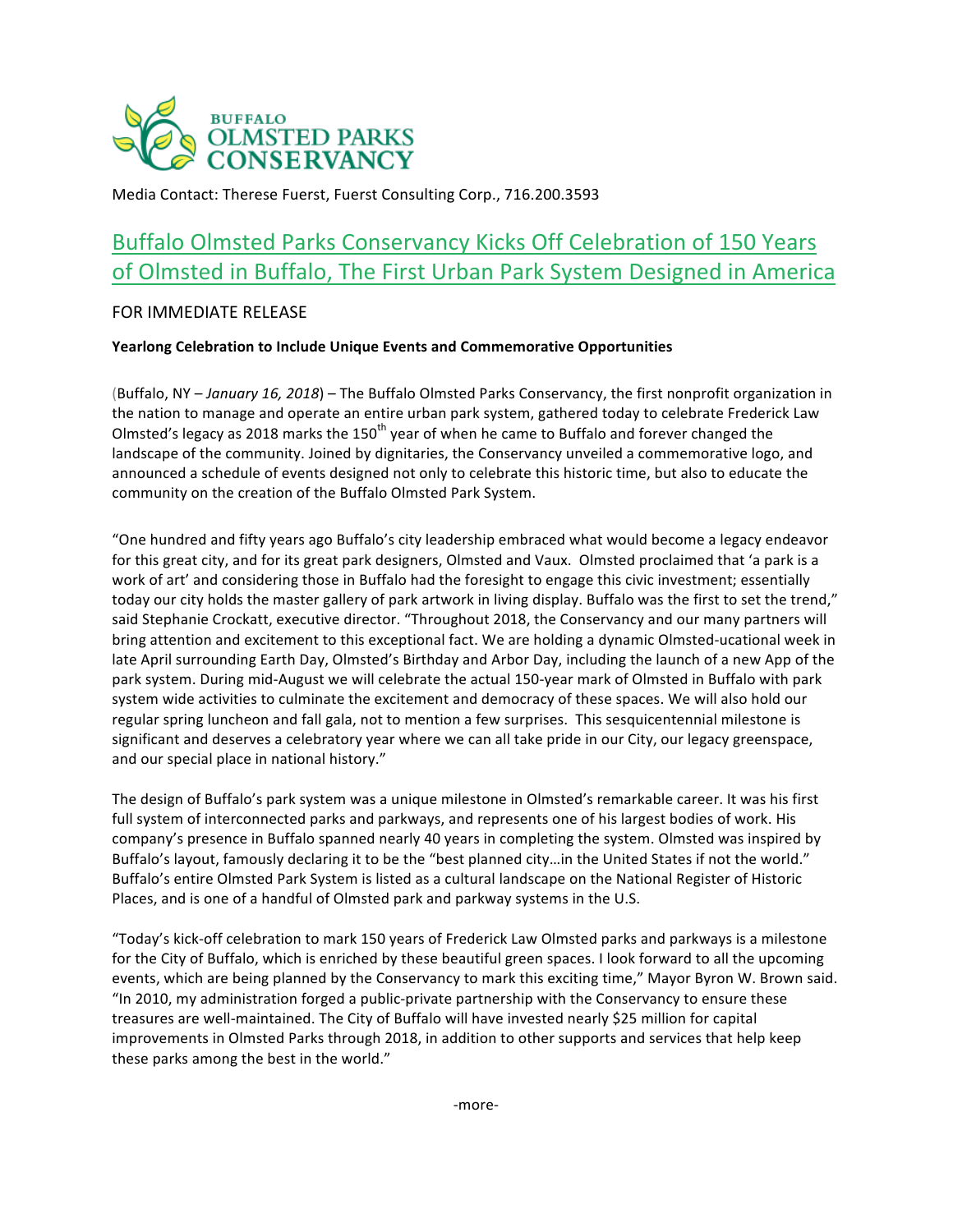The concept of a series of parks connected by a network of "linear parks" was not only new to Buffalo it was new to America. The Buffalo Olmsted Park System was Olmsted's first such attempt in the country, and it is arguably his greatest contribution to the city.

"Frederick Law Olmsted's vision to create a city within a park continues to impress visitors here 150 years after its inception," Visit Buffalo Niagara President and CEO Patrick Kaler said. "The Buffalo Olmsted Park System winds its way through every visitor's experience here, as many of our top attractions are within or adjacent to his legacy. We are grateful that this great American visionary left his mark on our city, and that the Buffalo Olmsted Parks Conservancy is working so diligently to maintain and restore that legacy."

Buffalo's relationship with Olmsted began in 1868 when William Dorsheimer, a prominent Buffalo attorney and legislator, sought him out to develop a plan for a park within the city. Olmsted was approached because of his successful completion of Central Park in New York City, Buffalo wanted a similar grand space.

Olmsted visited the city leaders in August of 1868, recommending his plan for not just one park, but also a comprehensive public park system. This vision was backed by a committee of five prominent Buffalonians, including Dorsheimer, Pascal P. Pratt, Sherman S. Jewett, Richard Flach, and Joseph Warren, and was quickly supported by Buffalo's mayor, William F. Rogers. By 1870, the Olmsted firm was retained to begin final design and construction of the new park system.

"Before Buffalo's parks were built, Olmsted and Calvert Vaux designed Central Park in New York City (1857) and set the standard for great urban parks. When Olmsted came to Buffalo, he did more than design a great park, he designed the first park and parkway system in the nation," said Kevin Kelly, President of Delaware North Travel Hospitality Division and the local Chairman of the 150th celebration. "This vision connected unique parks with ribbons of green that ran through the city's residential neighborhoods, bringing the parks to the people. These great men of Buffalo were true innovators, knowing the value of bringing outside expertise in and how to keep an open mind for new ideas and ways of doing things. Imagine if they were afraid of hear other opinions or accept new and unique ideas – what a different place Buffalo would be today  $-$  we are grateful for their innovation."

From the beginning, residents of Buffalo welcomed Olmsted's innovation with open arms as huge crowds flocked to the new parks. In 1880, for example, more than 5,000 people per day (7,000 on weekends) visited Front Park alone.

"It is a pleasure to be here to celebrate this milestone in Buffalo's history and to do so as national chairman of the yearlong celebration is a true honor," stated Doug Blonsky, President and CEO, Central Park Conservancy and Honorary Co-Chair of the 150<sup>th</sup> Celebration. "I look forward to helping tell the story of this incredible asset. Your Olmsted Parks are community treasures and resources that bring wealth to your region and generate real economic impact. I have seen that firsthand throughout my career with the Central Park Conservancy and as we celebrate this year by building awareness and enhancing education about the Olmsted Parks System in Buffalo, I will help ensure that story is told not only to our neighbors but to the world."